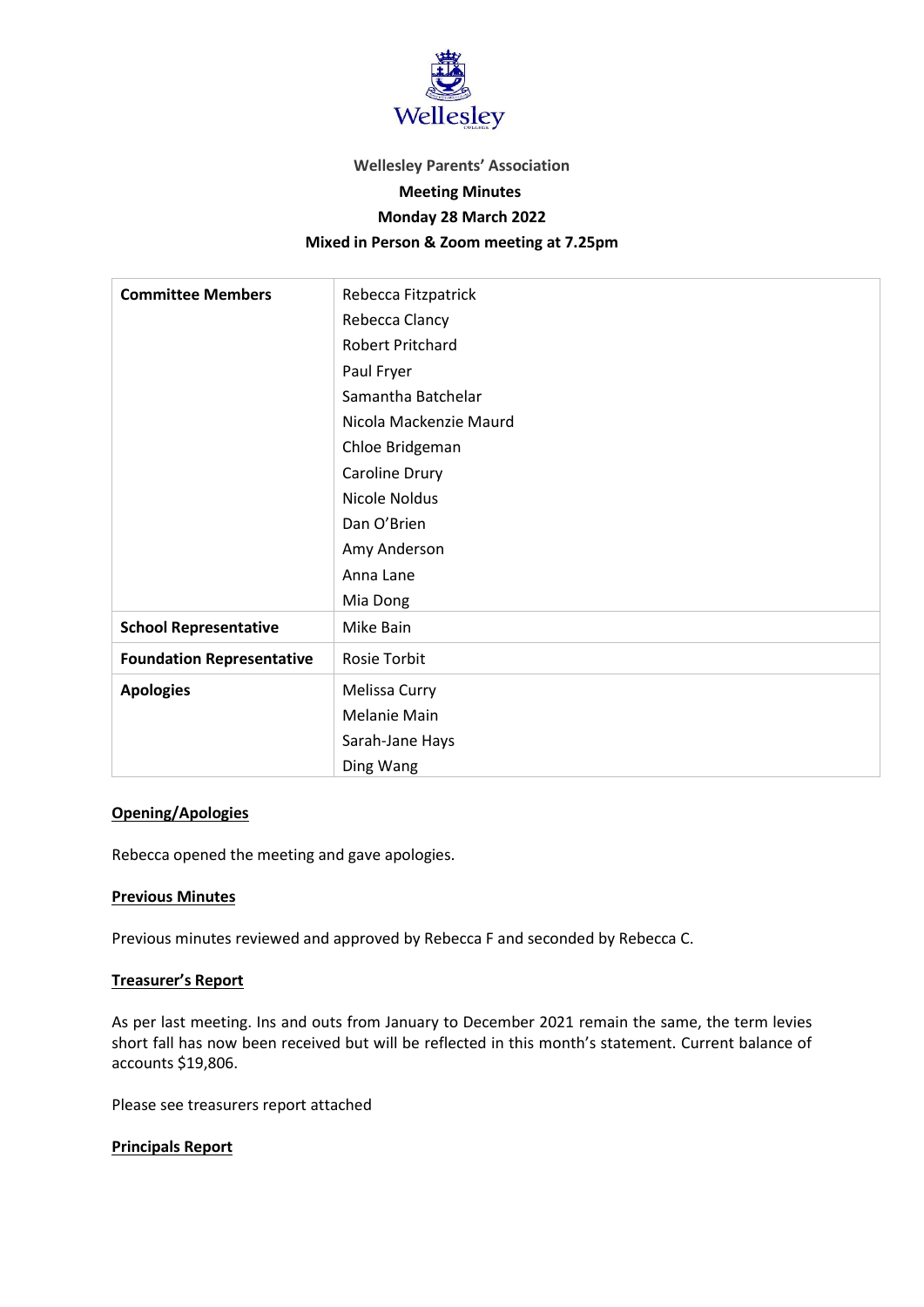The school roll is up to 280, Mikes first planned milestone. The next milestone will be 300 boys and there are already 8 new entrants booked to start this year.

Covid numbers at the school have increased with 23 boys testing positive and 73 off school this week. Several staff are sick or isolating as well. More students and staff are expected to be away due to covid in the coming weeks.

Parent teacher interview schedules will open when Veronica returns to school.

The traffic light system eases restrictions slightly, but no known changes to mask mandates at this time. The school is still unable to be all together at the same time for assemblies etc.

This week is the last week of summer sports, and the school field will be changing to reflect this.

Continued delays with the tennis court resurfacing work, working with the local residents and council regarding proposed plans. As of right now the lease has not been renewed so delays development of the courts and stream.

The drinking water tank has been ordered and hopefully will be installed next week.

After school care was considered at the last meeting, with the option of a "walking bus" to Muritai school & their Kelly Sport base if there were the numbers to support.

## **Events**

BBQs and Ice-blocks for Senior School Cross Country 7th April & Junior & Middle School Cross Country 14 April

Rob taking lead, and will be assisted by the House Captains to serve. Two volunteers will still be needed from WPA parents.

Tatsat Mishra has donated funds to supply sausages and ice-blocks on his father's behalf. The WPA would like to acknowledge the generosity of this donation to the boys.

#### **Fundraising**

Sarah-Jane has spoken with Glen Jorna re: student art fundraiser for 2022 They have prepared a plan and aim for artwork to be in for term 3 to give suitable time for turnaround of products.

Mike suggests a website call schoolfundraising.org which sells eco products where the school promotes and gets a share of the profits. Robert will follow up to check viability.

ARTBOURNE exhibition: Thursday October 27 - Saturday the 29<sup>th</sup>. Rosie will send out comms in June for WPA helpers. Though this is not a WPA fundraiser the assistance of the WPA is always greatly appreciated.

Please bring ideas for fundraising to the next meeting.

#### **Spending requests**